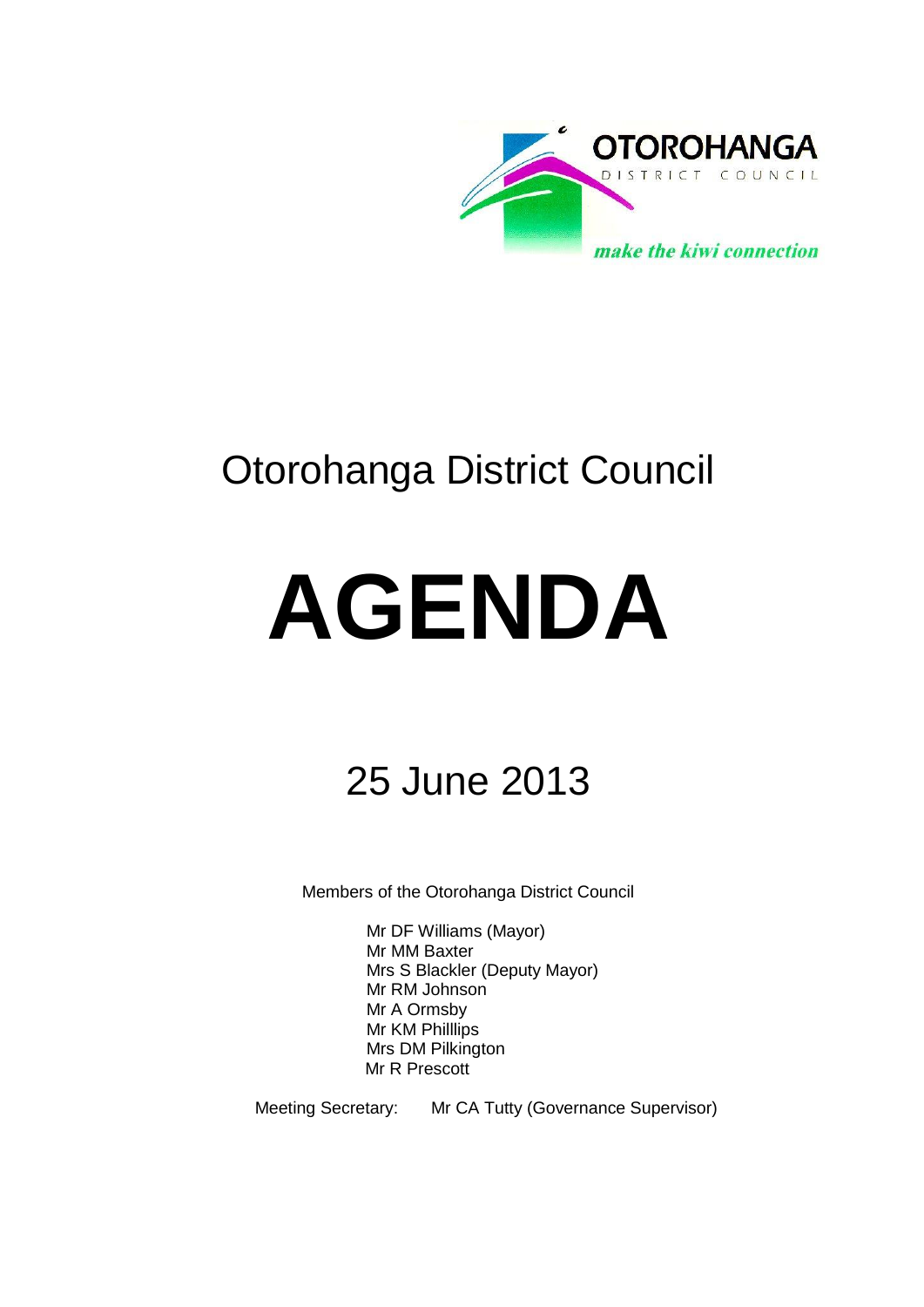#### **OTOROHANGA DISTRICT COUNCIL**

25 June 2013

Notice is hereby given that an ordinary meeting of the Otorohanga District Council will be held in the Council Chambers, Maniapoto St, Otorohanga on Tuesday 25 June 2013 commencing at 10.00am.

19 June 2013

#### **DC Clibbery CHIEF EXECUTIVE**

### **AGENDA**

#### **ORDER OF BUSINESS:**

| <b>ITEM</b>                                       | <b>PRECIS</b>                                                      | <b>PAGE</b> |
|---------------------------------------------------|--------------------------------------------------------------------|-------------|
| <b>PRESENT</b>                                    |                                                                    | 1           |
| IN ATTENDANCE                                     |                                                                    | 1           |
| <b>APOLOGIES</b>                                  |                                                                    | 1           |
| <b>OPENING PRAYER</b>                             |                                                                    |             |
| <b>ITEMS TO BE CONSIDERED IN GENERAL BUSINESS</b> |                                                                    |             |
| CONFIRMATION OF MINUTES - 4 JUNE 2013             |                                                                    |             |
| <b>REPORTS</b>                                    |                                                                    | 1           |
| Item $363$                                        | KAWHIA COMMUNITY BOARD MINUTES 24 MAY 2013                         | 1           |
| Item 364                                          | 2013/14 RATES RESOLUTION                                           | 2           |
| Item 365                                          | APPLICATION FOR TEMPORARY ROAD CLOSURE - TARGA NEW ZEALAND<br>2013 | 8           |
| Item 366                                          |                                                                    | 10          |
| <b>GENERAL</b>                                    |                                                                    |             |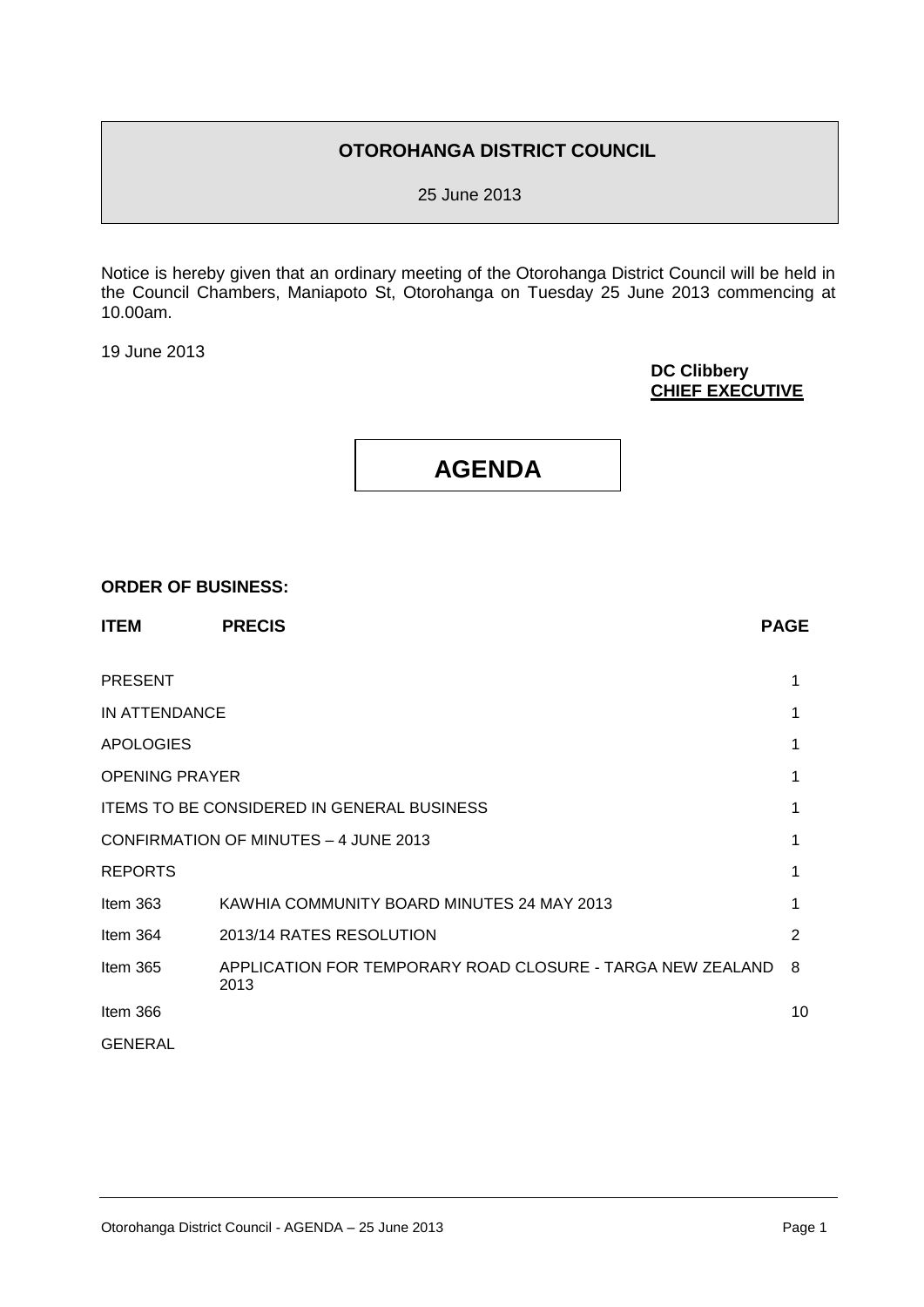**PRESENT**

**OPENING PRAYER**

**IN ATTENDANCE**

**APOLOGIES**

**ITEMS TO BE CONSIDERED IN GENERAL BUSINESS**

**CONFIRMATION OF MINUTES – 4 JUNE 2013**

**REPORTS**

| Item 363 | <b>KAWHIA COMMUNITY BOARD MINUTES 24 MAY 2013</b>                                  |
|----------|------------------------------------------------------------------------------------|
| To:      | <b>His Worship the Mayor and Councillors</b><br><b>Otorohanga District Council</b> |
| From:    | <b>Governance Supervisor</b>                                                       |
| Date:    | 25 June 2013                                                                       |

#### **Executive Summary**

Minutes of the meeting of the Kawhia Community Board held on 24 May 2013 as circulated.

#### **Staff Recommendation**

It is recommended that:

The minutes of the meeting of the Kawhia Community Board held on 24 May 2013 be received.

#### **CA Tutty GOVERNANCE SUPERVISOR**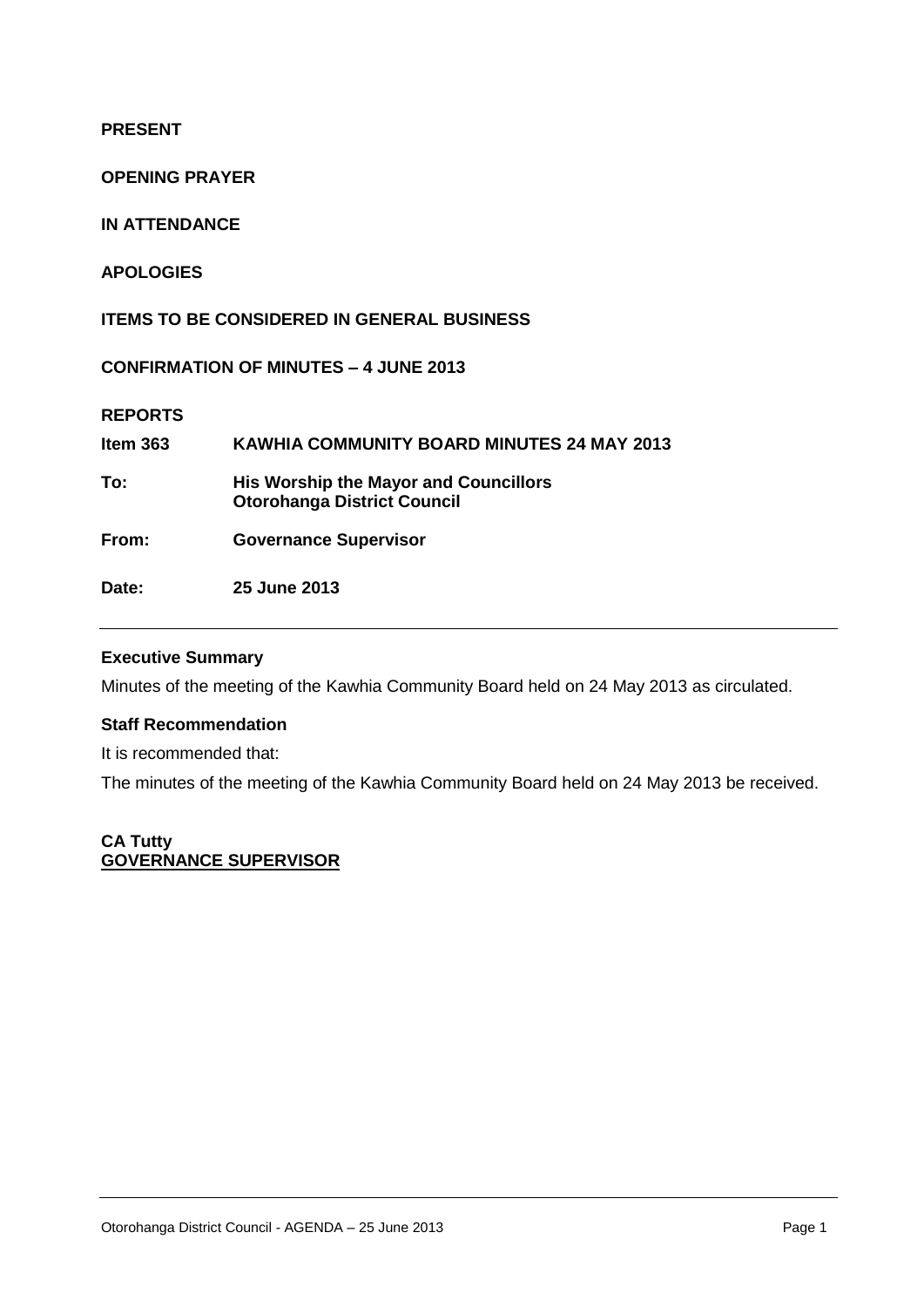| ltem 364 | <b>2013/14 RATES RESOLUTION</b>                                                    |
|----------|------------------------------------------------------------------------------------|
| To:      | <b>His Worship the Mayor and Councillors</b><br><b>Otorohanga District Council</b> |
| From:    | <b>Finance &amp; Administration Manager</b>                                        |
| Date:    | 25 June 2013                                                                       |

#### **Executive Summary**

The proposed 2013/14 Rates Resolution is presented.

#### **Staff Recommendation**

It is recommended that:

Pursuant to the Local Government (Rating) Act 2002 the rates as outlined in the separate schedule for the year 1 July 2013 to 30 June 2014 be set in accordance with the relevant provisions of the Long Term Plan and Funding Impact Statement.

All rates and amounts are plus GST at the prevailing rate. (The prevailing rate is currently 15%)

- 1. Otorohanga District
- a. General Rate

A General Rate of 0.05826 cents in the dollar on the Capital Value of all rateable land within the District of Otorohanga.

b. Uniform Annual General Charge

A Uniform Annual General Charge of \$336.66 on every separate rating unit within the District of Otorohanga.

(The total general rate and Uniform Annual General Charge are estimated to produce \$3,501,900 and this revenue will be used for the following purposes: Network Services, Community Services, Regulatory Services, Governance and Leadership and Community Development).

#### 2. Otorohanga Rural

#### **a. Rural Targeted Rate**

A Targeted Rate of 0.00218 cents in the dollar on the Capital Value of all rateable land within the District of Otorohanga with the exception of the Otorohanga Community and Kawhia Community areas.

#### **b. Separate Uniform Targeted Rate**

A Uniform Targeted Rate of \$112.45 on every separate rating unit within the District of Otorohanga with the exception of the Otorohanga and Kawhia Community areas.

(These rates are estimated to produce \$315,323 and this revenue will be used for the following purposes: Network Services, Community Services and Regulatory Services).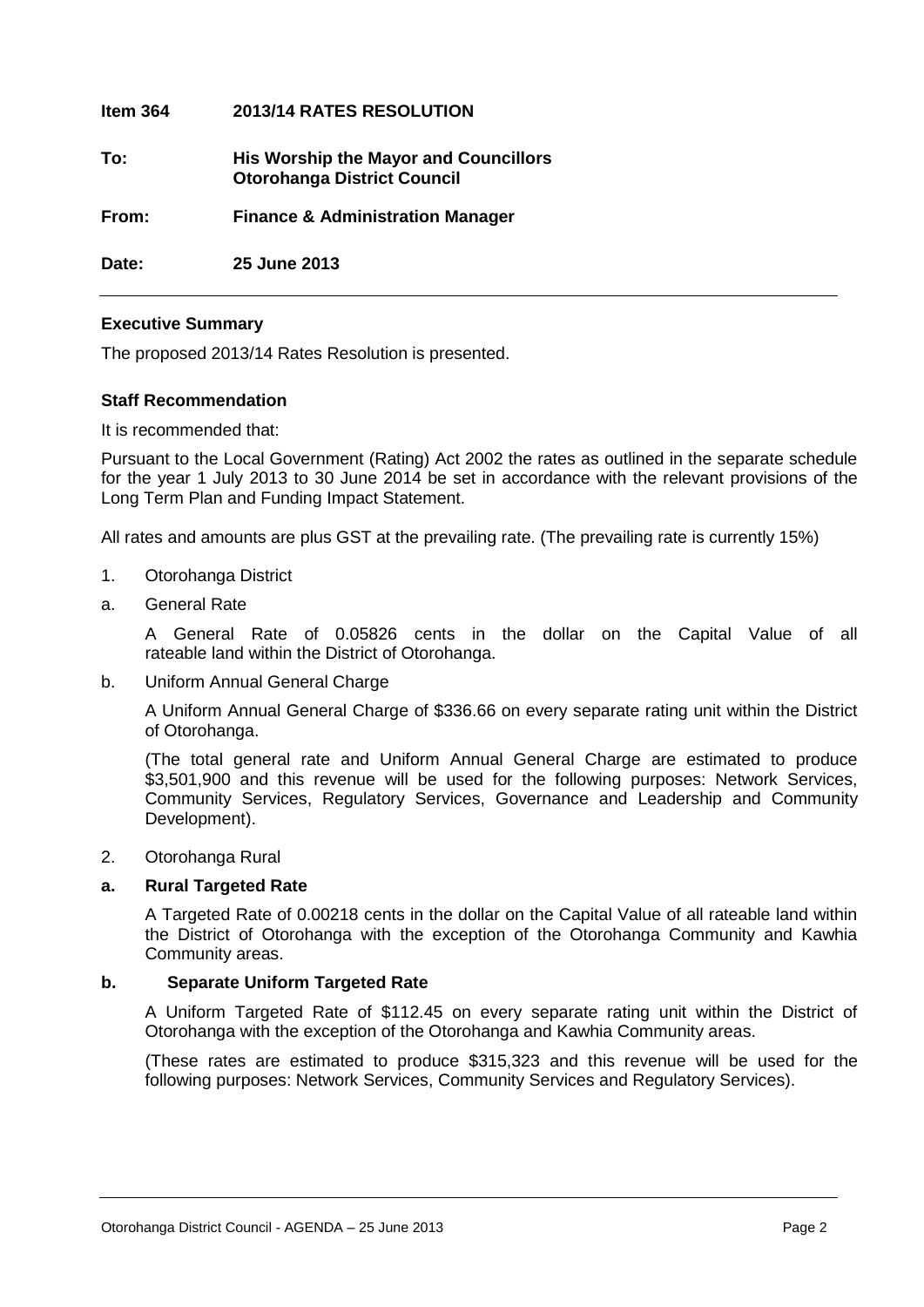#### 3. Otorohanga Community

#### **a. Otorohanga Community Targeted Rate**

A Targeted Rate levied on the Capital Value of all rateable land within the Community of Otorohanga on a differential basis as follows:

- i. Differential Rating Area No.  $1 0.09709$  cents in the dollar estimated to produce revenue of \$83,413.
- ii. Differential Rating Area No.  $2 0.03884$  cents in the dollar estimated to produce revenue of \$99,998.

#### **b. Otorohanga Community Uniform Targeted Rate**

A Separate Uniform Targeted Rate of \$182.73 on each separate rating unit within the Community of Otorohanga.

(These rates are estimated to produce \$424,072 and this revenue will be used for the following purposes: Network Services, Governance and Leadership and Community Services).

4. Kawhia Community

#### **a. Kawhia Community Targeted Rate**

A Targeted Rate of 0.04327 cents in the dollar levied on the Capital Value of all rateable land within the Community of Kawhia.

#### **b. Kawhia Community Uniform Targeted Rate**

A Uniform Targeted Rate of \$76.49 on each separate rating unit within the Community of Kawhia.

(These rates are estimated to produce \$121,288 and this revenue will be used for the following purposes: Network Services, Community Services and Governance and Leadership).

5. Targeted Loan Rates

#### **a. Otorohanga Sewage Treatment**

A Targeted Loan Rate levied on the Capital Value of all rateable land within the Community of Otorohanga on a differential basis as follows:

- i. Differential Rating Area No.1  $-$  0.07379 cents in the dollar  $-$  estimated to produce revenue of \$51,921.
- ii. Differential Rating Area No.2  $-$  0.02951 cents in the dollar  $-$  estimated to produce revenue of \$72,226.

(This rate is estimated to produce \$124,147 for the purpose of paying Sewage Treatment and Reticulation Loan Charges).

#### **b. Otorohanga Water Supply**

A Targeted Loan Rate levied on the Capital Value of all rateable land within the Community of Otorohanga on a differential basis as follows:

- i. Differential Rating Area No.1 0.02157 cents in the dollar estimated to produce revenue of \$15,331.
- ii. Differential Rating Area No.2 0.00863 cents in the dollar estimated to produce revenue of \$22,220.

(This rate is estimated to produce \$37,551 for the purpose of paying Water Supply Loan Charges).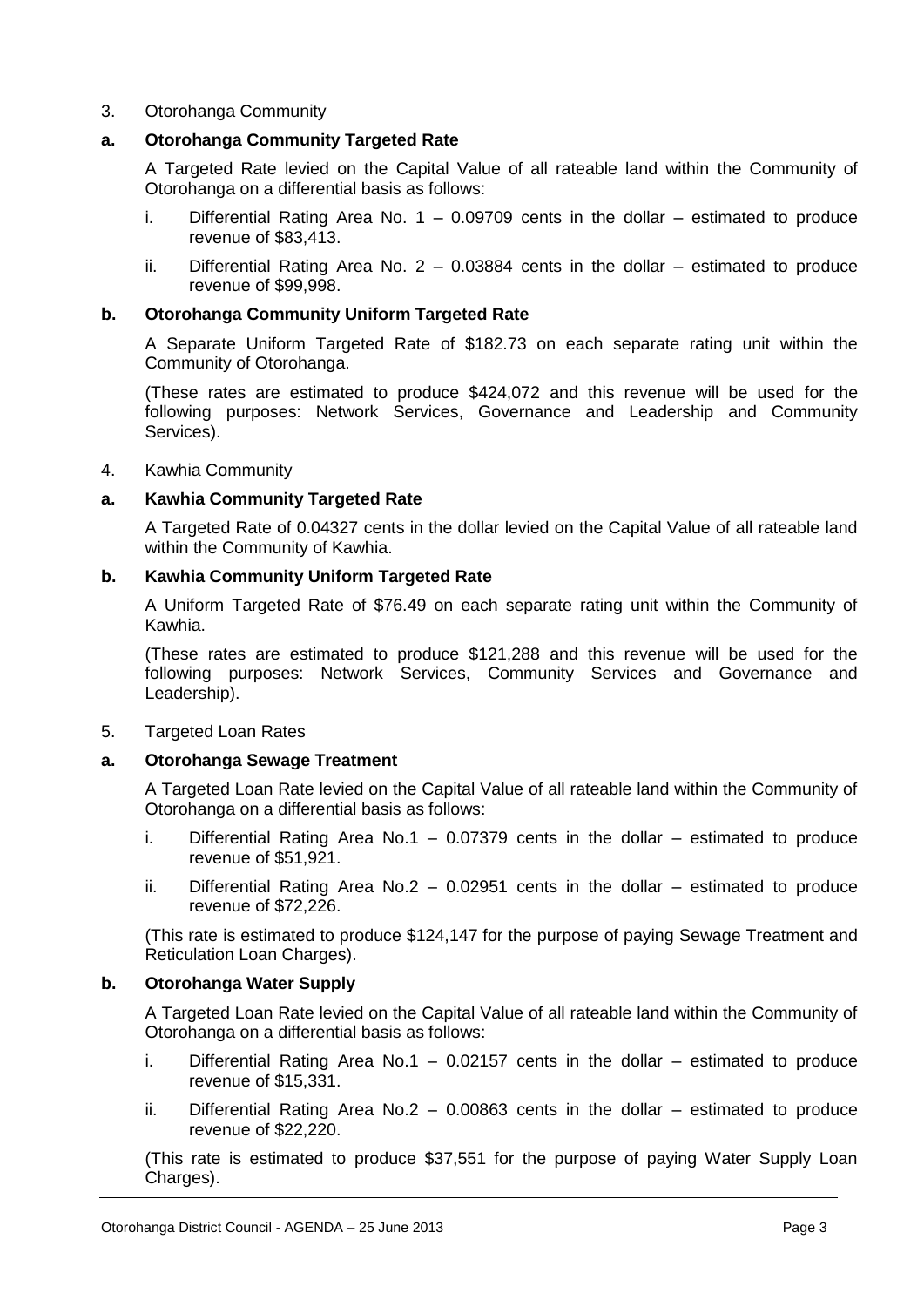#### **c. Kawhia Water Supply**

A Targeted Loan Rate of 0.01710 cents in the dollar on the Capital Value of all rateable land within the Community of Kawhia.

(This rate is estimated to produce \$21,348 for the purpose of paying Water Supply Loan Charges).

#### **d. Arohena Rural Water Supply**

A Targeted Loan Rate of 0.01059 cents in the dollar on the Capital Value of all rateable land within the Arohena Water Supply Area.

(This rate is estimated to produce \$12,459 for the purpose of paying Water Supply Loan Charges).

#### **e. Aotea Erosion Protection**

A Uniform Targeted Loan Rate of \$553.08 on each separate rating unit within the Aotea Community.

(This rate is estimated to produce \$14,380 for the purpose of paying Loan Charges).

6. Targeted Rates

#### **a. Roading**

- i. A Targeted Rate of 0.10150 cents in the dollar levied on the Capital Value of all rateable land within the District of Otorohanga.
- ii. A Uniform Targeted Rate of \$249.61 on each separate rating unit within the District of Otorohanga.

(These rates are estimated to produce \$4,704,020 and this revenue will be used for Roading).

#### **b. Security Patrol**

i. A Targeted Rate of 0.07745 cents in the dollar on the Capital Value of all rateable land within the "Security Patrol Area" (formerly Differential Rating Area No 1) in the Community of Otorohanga.

A Uniform Targeted Rate of \$352.13 on each separate rating unit within the "Security Patrol Area" (formerly Differential Rating Area No 1) in the Community of Otorohanga.

(This rate is estimated to produce \$73,243 for the purpose of funding a Security Patrol Service in a defined area of the Otorohanga Community.

#### **c. Otorohanga CBD Development Rate**

- i. A Targeted Rate of 0.01010 cents in the dollar on the Capital Value of all rateable properties within the Otorohanga Commercial Area (differential Rating Area No 1).
- ii. A Uniform Targeted Rate of \$136.49 on each separate rating unit within the Otorohanga Commercial Area (Differential Rating Area No 1).

(This rate is estimated to produce \$29,284 for the purpose of funding services specific to the Otorohanga Commercial area)

#### **d. Aotea Erosion Targeted Rate**

i. A Uniform Targeted Rate of \$91.46 on each separate rating unit within the Aotea Community.

(This rate is estimated to produce \$15,000 and this revenue will be used for the following purposes: maintenance costs relating to the Aotea Seawall).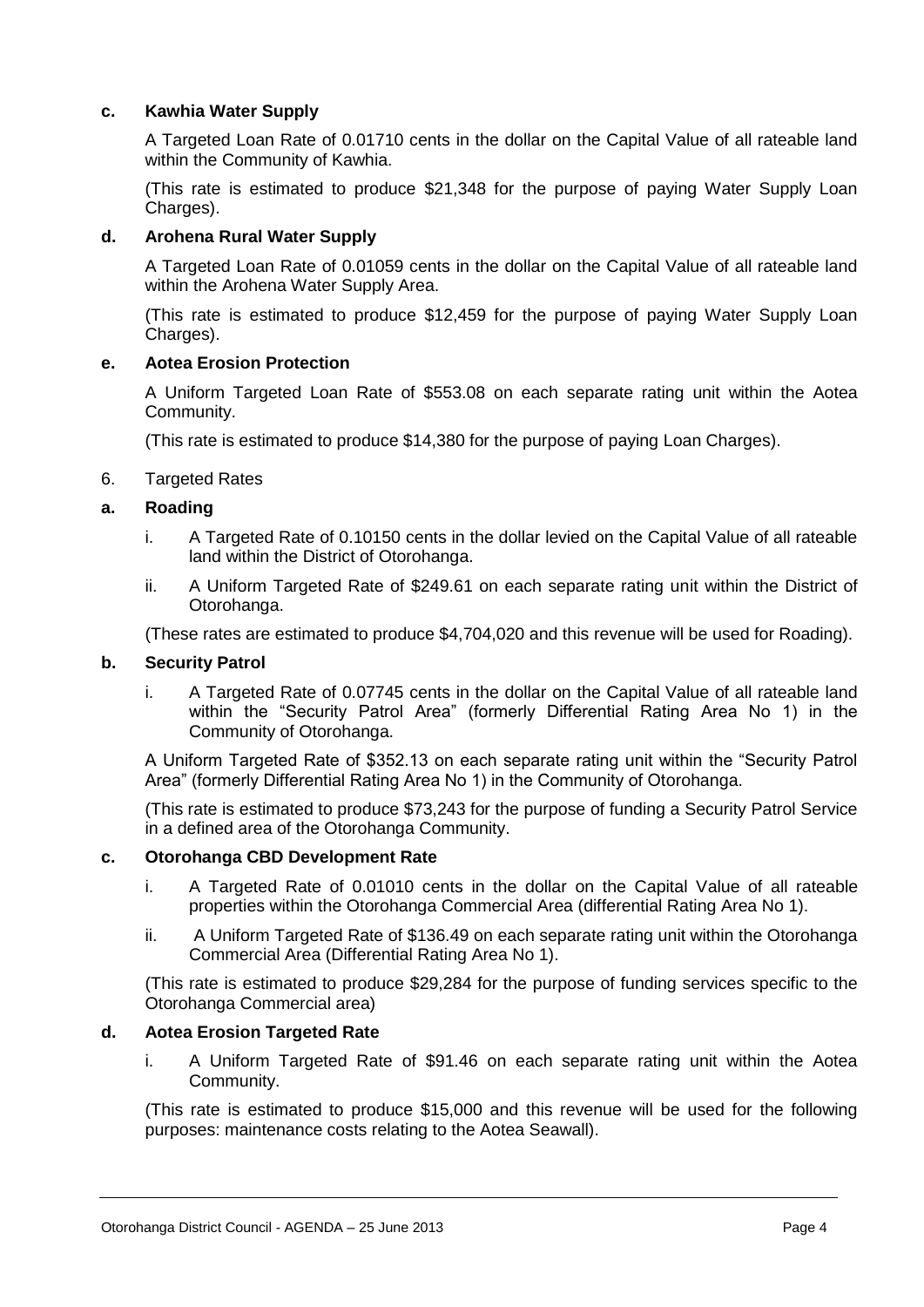#### **e. District Halls**

Targeted Hall rates as follows:

| <b>HALL SEPARATE</b><br><b>RATING DISTRICT</b> | RATE IN \$ | <b>RATING</b><br><b>SYSTEM</b> | <b>UNIFORM</b><br><b>ANNUAL</b><br><b>CHARGE</b> | <b>EST. RATE LEVY</b> |
|------------------------------------------------|------------|--------------------------------|--------------------------------------------------|-----------------------|
| Arohena                                        | 0.00050    | Capital<br>Value               | \$45.00                                          | 3,624                 |
| Kio Kio                                        | 0.0009     | Capital<br>Value               | \$20.00                                          | 6,211                 |
| <b>Tokanui Crossroads</b>                      |            | Capital<br>Value               | \$20.00                                          | 3,520                 |
| Puketotara/ Ngutunui                           | 0.0003     | Capital<br>Value               | \$9.00                                           | 3,128                 |
| Maihiihi                                       | 0.0017     | Capital<br>Value               |                                                  | 2,147                 |
| Otewa                                          |            | Capital<br>Value               | \$18.00                                          | 2,304                 |
| Honikiwi                                       | 0.0013     | Capital<br>Value               |                                                  | 1,592                 |

(These rates are estimated to produce \$22,526 for the purpose of maintenance, operation, renovation and extension of the respective Halls).

#### 7. Targeted Refuse Rates

#### **Otorohanga Community**

A Uniform Targeted Rate for Refuse Collection and Disposal of \$109.41 in respect of each separately used or inhabited part of a rating unit in the Otorohanga Refuse Collection area.

(This rate is estimated to produce \$147,808 for the purpose of financing the Otorohanga Refuse Collection and Disposal costs).

#### **Kawhia Community**

a. A Uniform Targeted Rate for Refuse Collection and Disposal of \$221.74 in respect of each separately used or inhabited part of a rating unit in the Community of Kawhia.

(This rate is estimated to produce \$116,858 for the purpose of financing the Kawhia Community Refuse Collection and Disposal costs).

#### 8. Targeted Water Rates

#### **Otorohanga Community**

- a. A Uniform Targeted Rate of \$257.76 on every separately used or inhabited part of a rating unit within the Community of Otorohanga which receives an ordinary supply of water from the Otorohanga Community Water Supply.
- b. A Uniform Targeted Rate of \$371.74 on every separately used or inhabited part of a rating unit located outside the Community of Otorohanga which receives an ordinary supply of water from the Otorohanga Community Water Supply.

(These rates are estimated to produce \$352,319 for the purpose of contributing to the costs of operating the Otorohanga Community Water Supply).

#### **Kawhia Community**

c. A Uniform Targeted Rate of \$349.97 on every separately used or inhabited part of a rating unit, which receives an ordinary supply of water within the Community of Kawhia.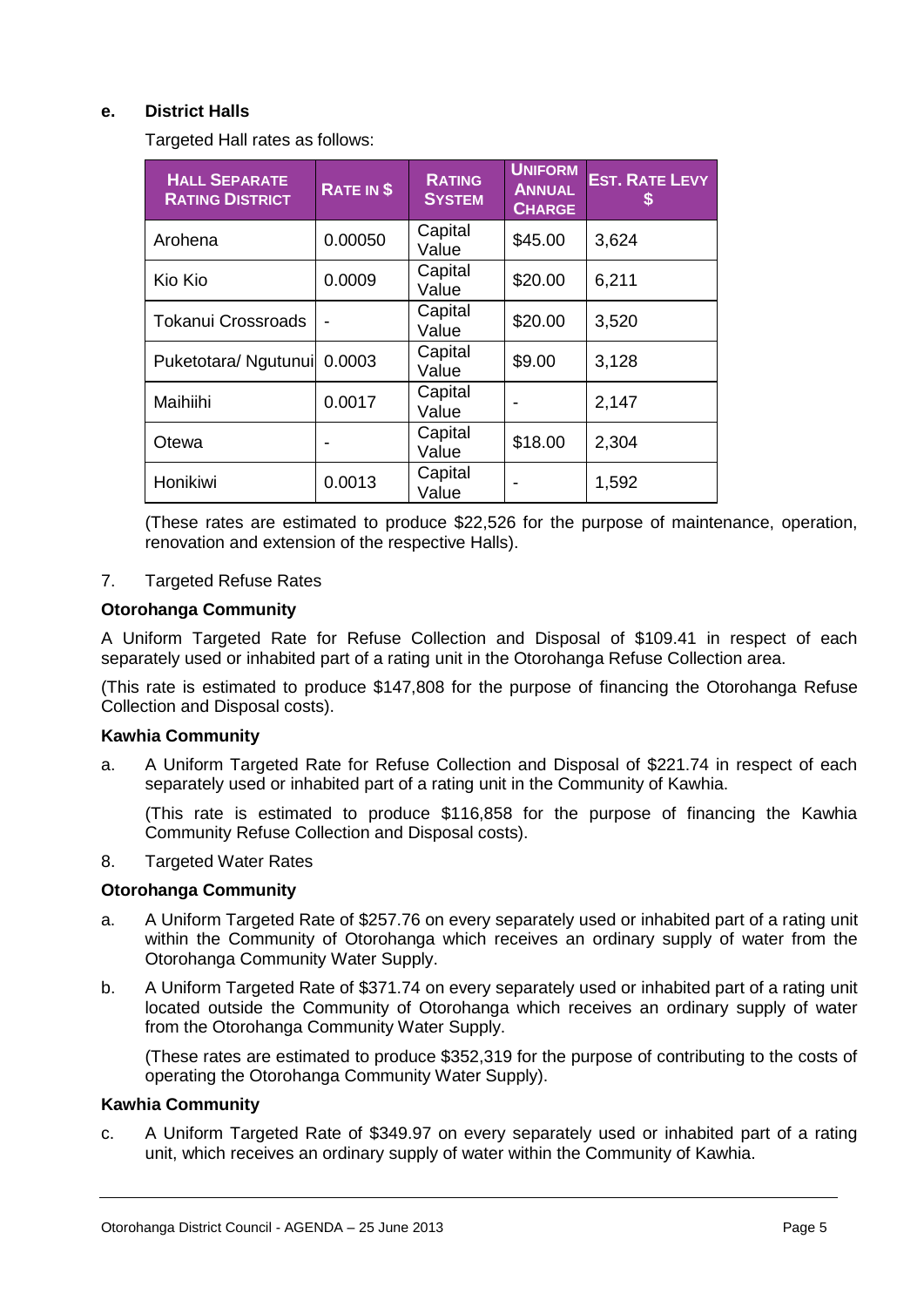(This rate is estimated to produce \$147,335 for the purpose of contributing to the costs of operating the Kawhia Community Water Supply).

9. Targeted Sewerage Rates

A Uniform Targeted Rate of \$268.91 for the first water closet or urinal and \$0 for the second to fourth, \$44.44 for subsequent closets or urinals, on every separately used or inhabited part of a rating unit connected, either directly or through a private drain to the Otorohanga Community Sewerage Scheme.

(This rate is estimated to produce \$357,912 for the purpose of financing the costs of operating the Otorohanga Community Sewerage Scheme).

10. Targeted Rates for Extraordinary Water Supply

#### **i. Otorohanga Community**

- a. Each rateable separate rating unit within the Otorohanga Community on a metered supply to receive a free allowance of 220 cubic metres per annum with excess consumption charged at 57 cents per cubic metre.
- b. Each non-rateable separate rating unit within the Otorohanga Community to pay a charge of \$257.76 per annum and those on a metered supply 76 cents per cubic metre with a minimum charge of \$178.25 per annum.
- c. Each separate rating unit whether rateable or non-rateable outside the Otorohanga Community on a metered supply 76 cents per cubic metre with a minimum charge of \$371.74 per annum.
- d. In addition to the above charges each separate rating unit whether rateable or non-rateable receiving an extraordinary supply from the Otorohanga Community Water Supply \$102.22 per meter.

#### **ii. Kawhia Community**

- a. Each separate rating unit whether rateable or non-rateable in the Kawhia Community on a metered supply to receive a free allowance of 220 cubic metres per annum with excess consumption charged at \$1.01 cents per cubic metre.
- b. Each separate rating unit whether rateable or non-rateable outside the Kawhia Community on a metered supply - \$1.17 cents per cubic metre with a minimum charge of \$349.97 per annum.
- c. In addition to the above charges each separate rating unit whether rateable or non-rateable receiving an extraordinary supply from the Kawhia Community Water Supply \$102.22 per meter.
- d. In addition to the above charges each separate rating unit meeting the criteria for Peak Season Metered Water Charges will be charged a rate of \$10.22 per cubic metre for water usage between the period of 20 December and 20 February each year.

#### **iii. Rural Water Supplies**

- a. Each separate rating unit whether rateable or non-rateable within the Arohena Rural Water Supply Area on a metered supply – 40 cents per cubic metre plus an availability charge of \$369.57 per meter per annum.
- b. Each separate rating unit whether rateable or non-rateable within the Ranginui Rural Water Supply Area on a metered supply – 35cents per cubic metre, plus an availability charge of \$1,800 for the first meter, with no charge for additional meters per customer per annum.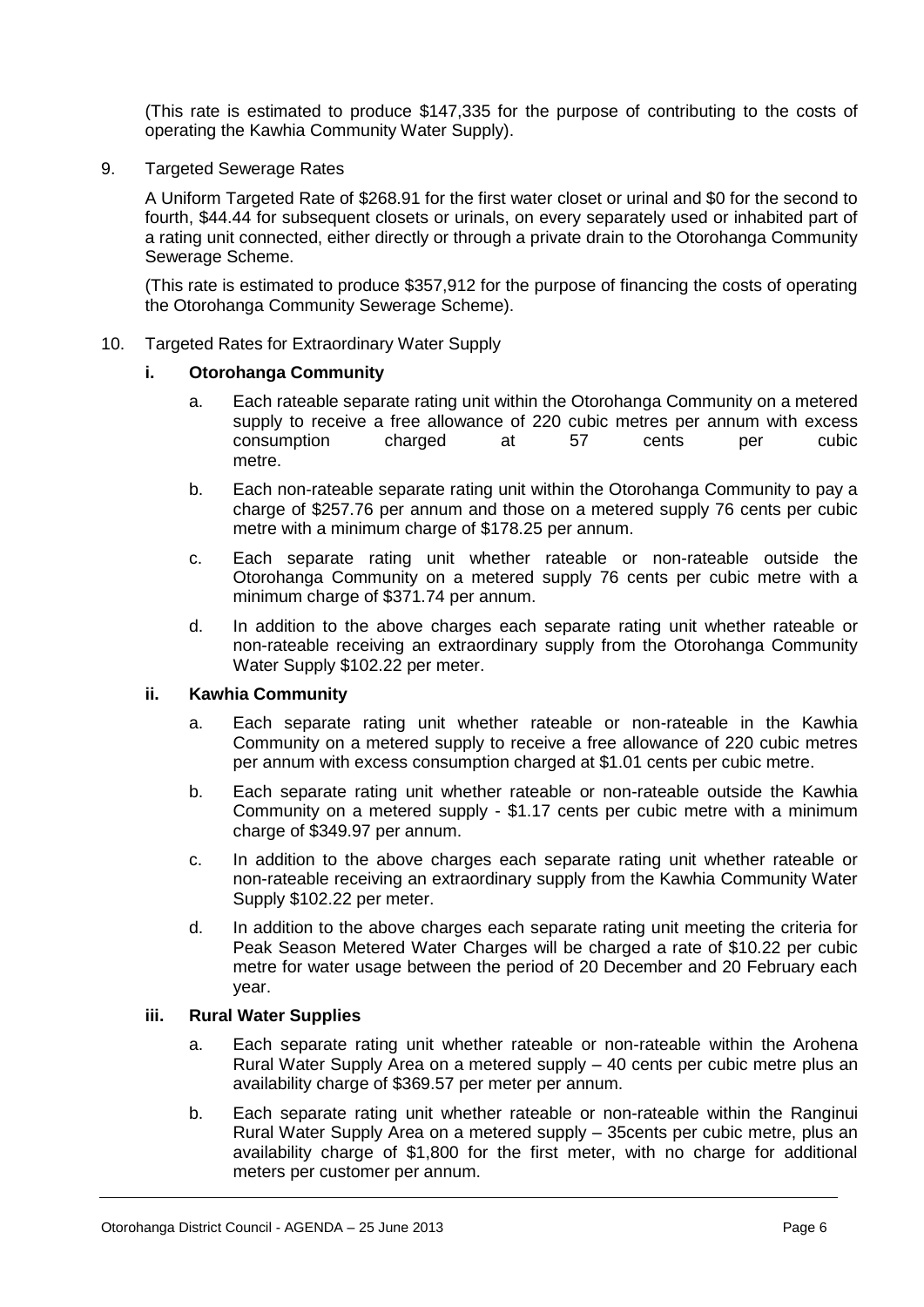- c. Each separate rating unit whether rateable or non-rateable within the Tihiroa Rural Water Supply area on a metered supply – 73 cents per cubic metre plus an availability charge of \$391.30 per meter per annum.
- d. Each separate rating unit whether rateable or non-rateable within the Waipa Rural Water Supply Area on a metered supply - 51 cents per cubic metre plus an availability charge of \$86.96 per meter per annum.

**And that** with the exception of water by meter charges, council charge the rates to the 2013/2014 year by way of two instalments. Each instalment to be paid on or before the due dates set out below. Any rates paid after the due date to become liable for the penalties as set out below.

11. Instalments

The above rates and charges will be payable in two equal instalments due on 2 August 2013 and 3 January 2014 at the Council Office, Maniapoto Street, Otorohanga.

**And that** pursuant to sections 57 and 58 of the act, council impose the following penalties.

- 12. Additional Charges
	- a. An additional charge of 10% will be added to all rates levied and due for the 2012/13 year that remain unpaid after 30 August 2013 and 31 January 2014.
	- b. A further additional charge of 10% will be added to all rates that have been levied in any financial year previous to 1 July 2013 and which remain unpaid on 1 July 2013.
	- c. A further additional charge of 10% will be added to all rates to which an additional charge has been added under 12(b) and which remain unpaid on 1 January 2014.

**And that** water meters be read on a six-month cycle and the accounts become payable on the  $20<sup>th</sup>$  of the month following the issue of the invoice;

**And that** an additional charge of 5% will be added to all water charges levied after 1 July 2013 that remain unpaid after the end of the month in which they are payable.

#### **GD Bunn FINANCE & ADMINISTRATION MANAGER**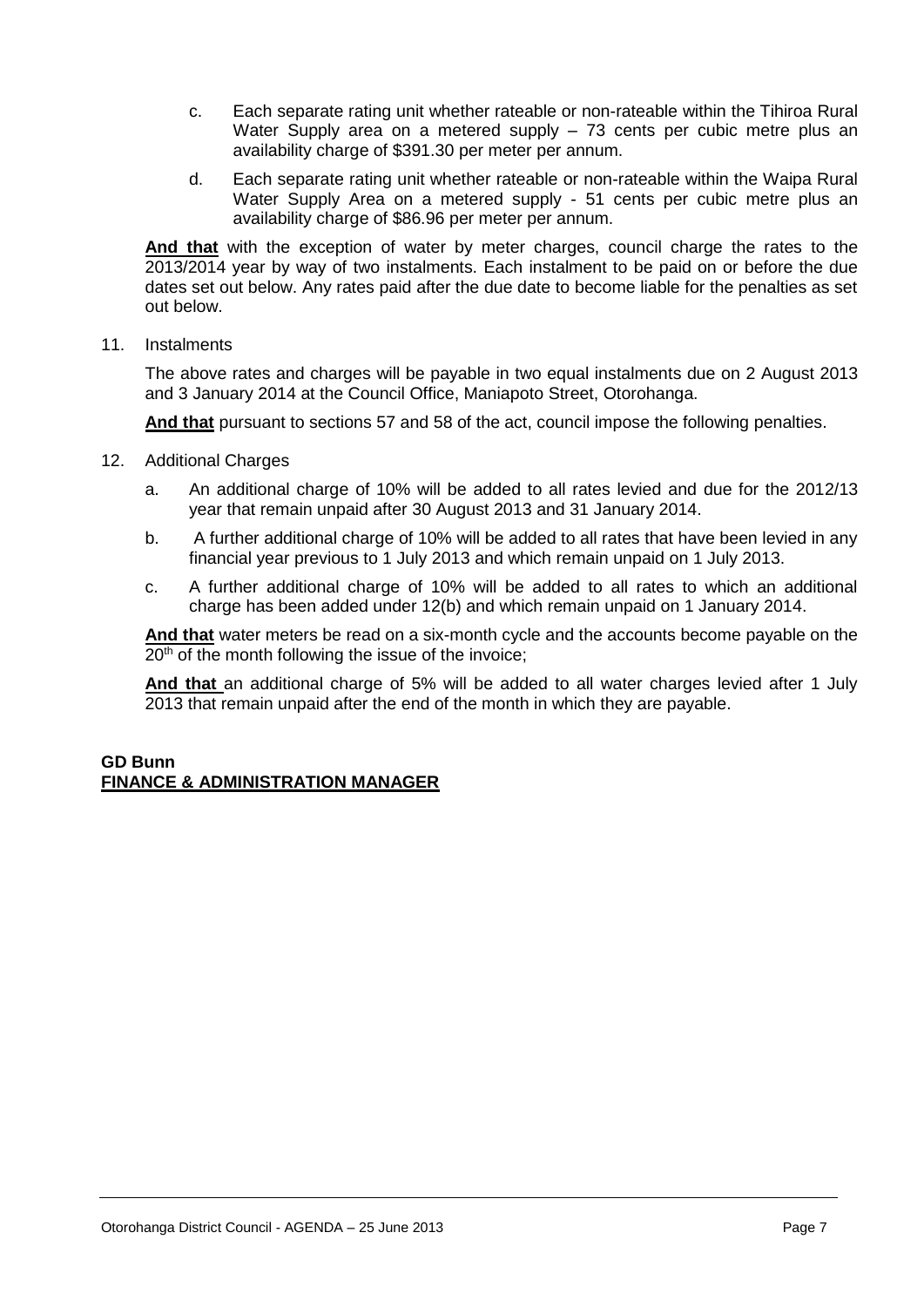| Item 365 | APPLICATION FOR TEMPORARY ROAD CLOSURE - TARGA NEW<br><b>ZEALAND 2013</b>          |
|----------|------------------------------------------------------------------------------------|
| To:      | <b>His Worship the Mayor and Councillors</b><br><b>Otorohanga District Council</b> |
| From:    | <b>Engineering Support Officer</b>                                                 |
| Date:    | 25 June 2013                                                                       |

#### **Relevant Community Outcomes**

- Promote the local economy and opportunities for sustainable economic development
- Manage the natural and physical environment in a sustainable manner
- Foster an involved and engaged Community
- Recognise the importance of the Districts rural character

#### **Executive Summary**

An application has been received from Club Targa Inc for the following road closures within the Otorohanga District, to enable the Targa New Zealand 2013 event and associated activities to proceed. To assist with the stage security, Club Targa Inc have also requested the closures to include 50 metres of each adjoining road, from where it intersects with the road being applied for.

#### **Staff Recommendation**

It is recommended that:

Approval be granted for the following road closures, including 50 metres of each adjoining road, from where it intersects with the road being applied for:

Purpose: Targa New Zealand 2013

Date: Thursday 31 October 2013

Details of Closure: **Stage – Turitea**

**TURITEA ROAD** – starting from outside house No. 40 at 400 metres from its intersection with SH31 (Kawhia Road), to its intersection with Honikiwi Road.

**HONIKIWI ROAD** – from its intersection with Turitea Road, to its intersection with Mangamahoe Road.

**MANGAMAHOE ROAD** – from its intersection with Honikiwi Road to finish at house number 24 at 240 metres from its intersection with SH39.

Includes intersections with Bromley Road (no exit) and Te Raumauku Road (no exit).

**Period of Closure:** 11.15am to 3.15pm

#### **Stage – Otewa**

**PUKETAWAI ROAD** – starting from outside house No. 11, at 110 metres from its intersection with Old Te Kuiti Road, to its intersection with Whawharua Road.

**WHAWHARUA ROAD** – from its intersection with Puketawai Road, to its intersection with Mangawhero and Tahaia Roads.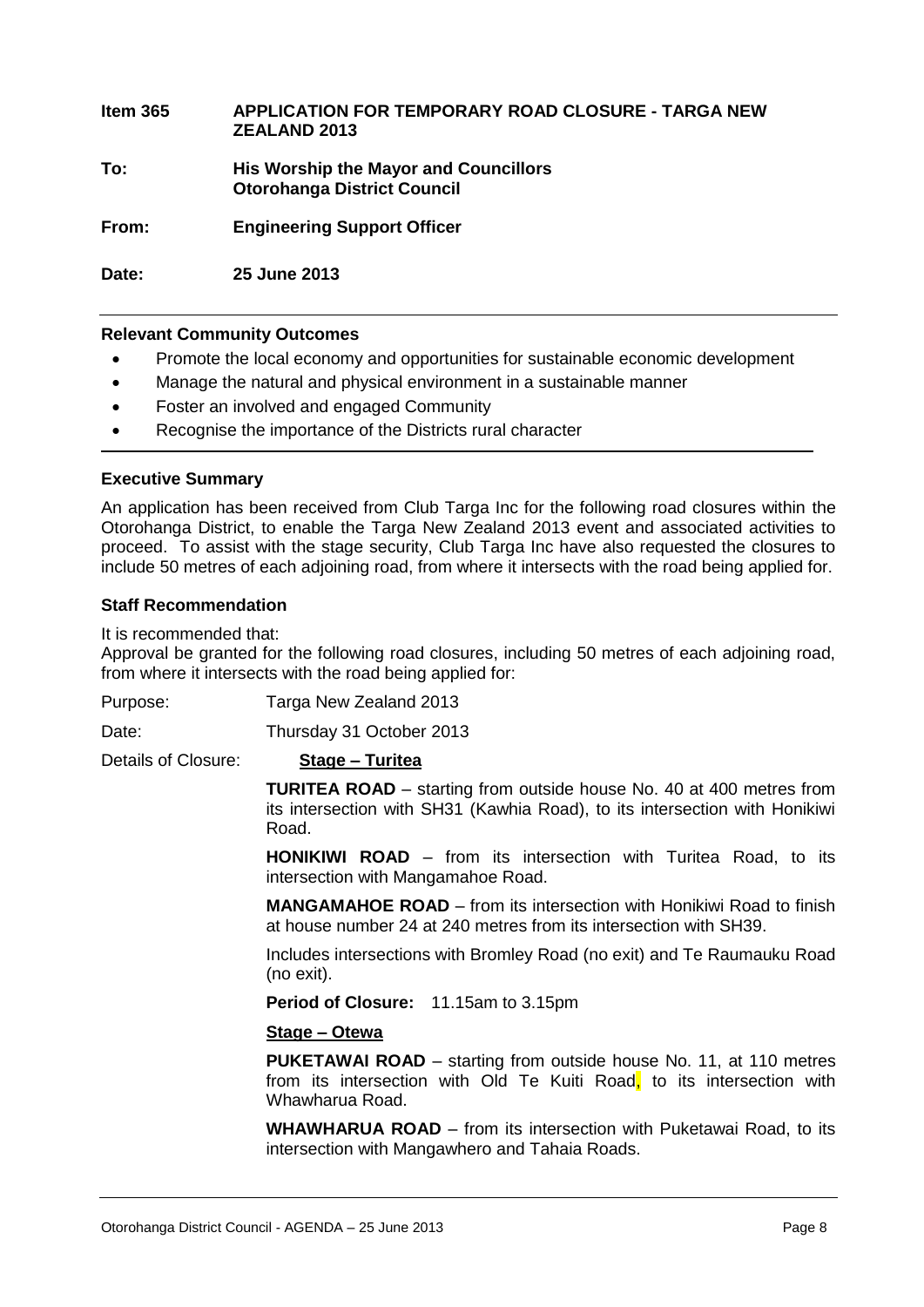**TAHAIA ROAD** – from its intersection with Whawharua and Mangawhero Roads, to its intersection with Otewa Road.

**OTEWA ROAD** – from its intersection with Tahaia Road, to its intersection with Barber Road.

**BARBER ROAD** – from its intersection with Otewa Road to the district boundary.

Includes intersections with Smith Road, Veale Road, Bush Road and Shank Road.

**Period of Closure:** 12.35pm to 3.35pm

With the following conditions imposed:

- 1. Persons will be allowed through in the event of an emergency.
- 2. Club Targa Inc is to pay an application fee of \$400.00 towards administration of the road closure to Otorohanga District Council.
- 3. Club Targa Inc is to pay for all advertising costs in appropriate newspapers. Public notice advertisements are to be published in the Waitomo News.
- 4. Club Targa Inc is responsible for obtaining public liability insurance (and paying the cost thereof) to a minimum value of \$2,000,000. This is required to indemnify Council against any damage to property or persons as a result of rally activities during the road closure period.
- 5. Club Targa Inc is to comply with the objection provisions contained in the Transport (Vehicular Traffic Road Closure) Regulations 1965.
- 6. Club Targa Inc is to liaise, and provide evidence of liaison with all operators and businesses that may be affected by the road closures.
- 7. Club Targa Inc is to consult with all residents of all properties on the roads intended to be closed and also residents on roads connecting with the roads intending to be closed, including any no exit roads. Mail drops to residents are also to be carried out. All mail drops to residents are to be approved by Council staff before distribution to residents commences and must include the date that objections close with Council. The subsequent mail drop is to be completed no later than ten full days before the proposed closures.
- 8. Club Targa Inc is solely responsible for signposting and policing of the roads to be closed, to ensure that only vehicles connected with the Rally have access to the road closure areas. This includes arranging the delivery, erection and staffing of all road closure barriers and the removal thereof after closures. All gates and entranceways are to be taped and tape is to be removed thereafter.
- 9. Signs advising of the road closures are to be erected at the start and end of the closed portions of roads and on each intersecting road two weeks prior to the road closure. All signs are to be removed immediately after the closure. A Club Targa representative is to meet with Council Engineering Staff regarding the required signs format, size, location and quantity of signs for approval before they are manufactured and erected.

#### **Report Discussion**

These road closures are proposed pursuant to the Tenth Schedule of the Local Government Act 1974. Club Targa are prepared to comply with the objection provisions contained in the Transport (Vehicular Traffic Road Closure) Regulations 1965, to build on the good relations they have with residents from the affected areas.

#### **Robyn Hodges ENGINEERING SUPPORT OFFICER**